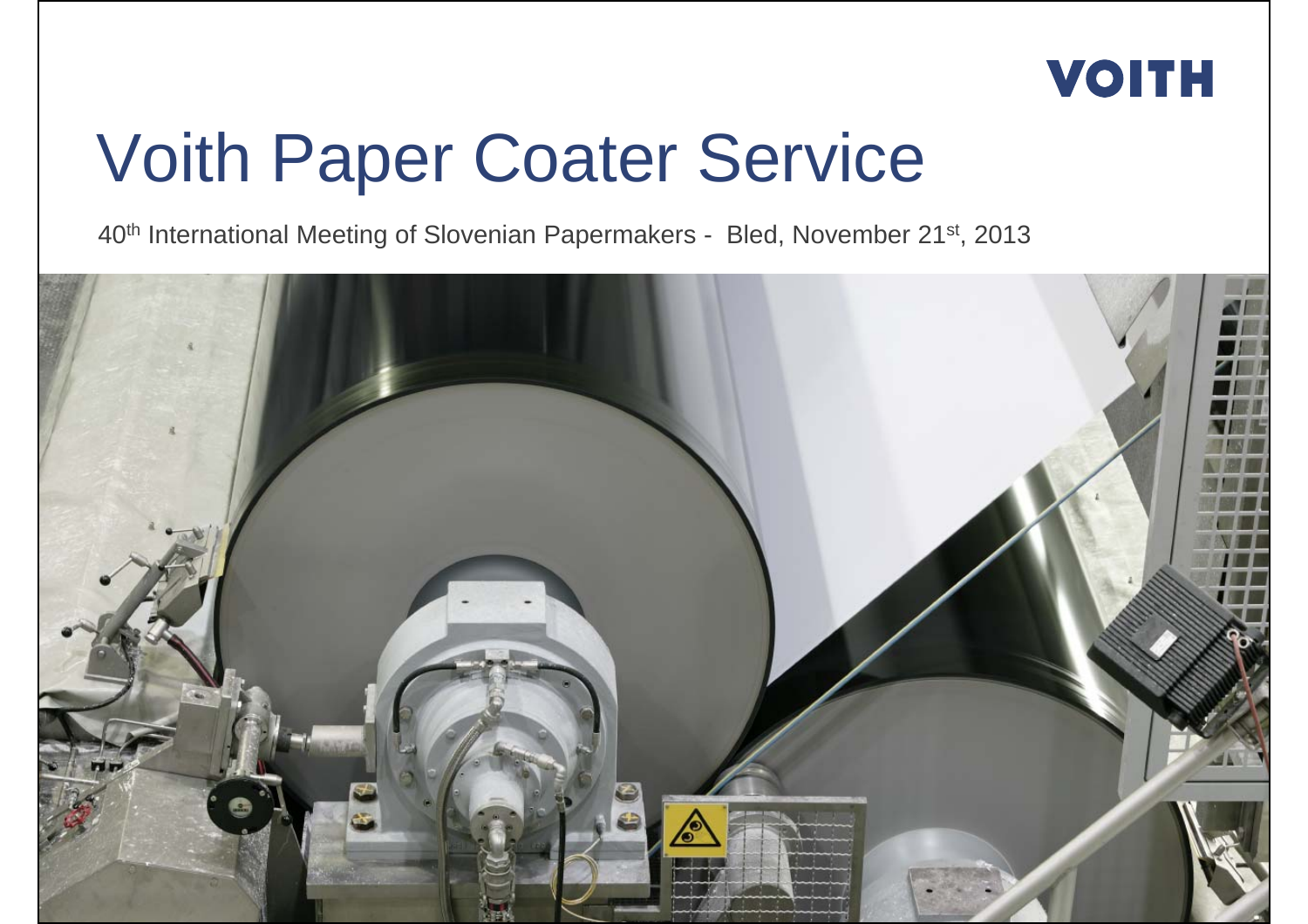### Coater ServiceWhy? Here are some common issues



#### **Major problems**

- Wrong blade type
- •Extensive dry blade time
- •Misalignment
- •Damaged flow strips
- Too much coating color in circulation
- Solid content & viscosity not optimized

**Impact on**

- Uneven CD profiles
- •Reduced quality
- •High blade wear
- Air bubbles in coating color
- •Uncontrolled blade reaction
- Back flow, broken flow

Some of the most commonly observed problems during operation with blade coaters are listed on the left.

Voith Service technicians are able to solve these issues within the shortest downtime possible at reasonable prices.

Unsolved issues may lead to instable operating conditions and out-of-spec paper properties, resulting in down grading and scrap. Also, maintenance cost will increase over time, e.g. caused by an increased blade consumption.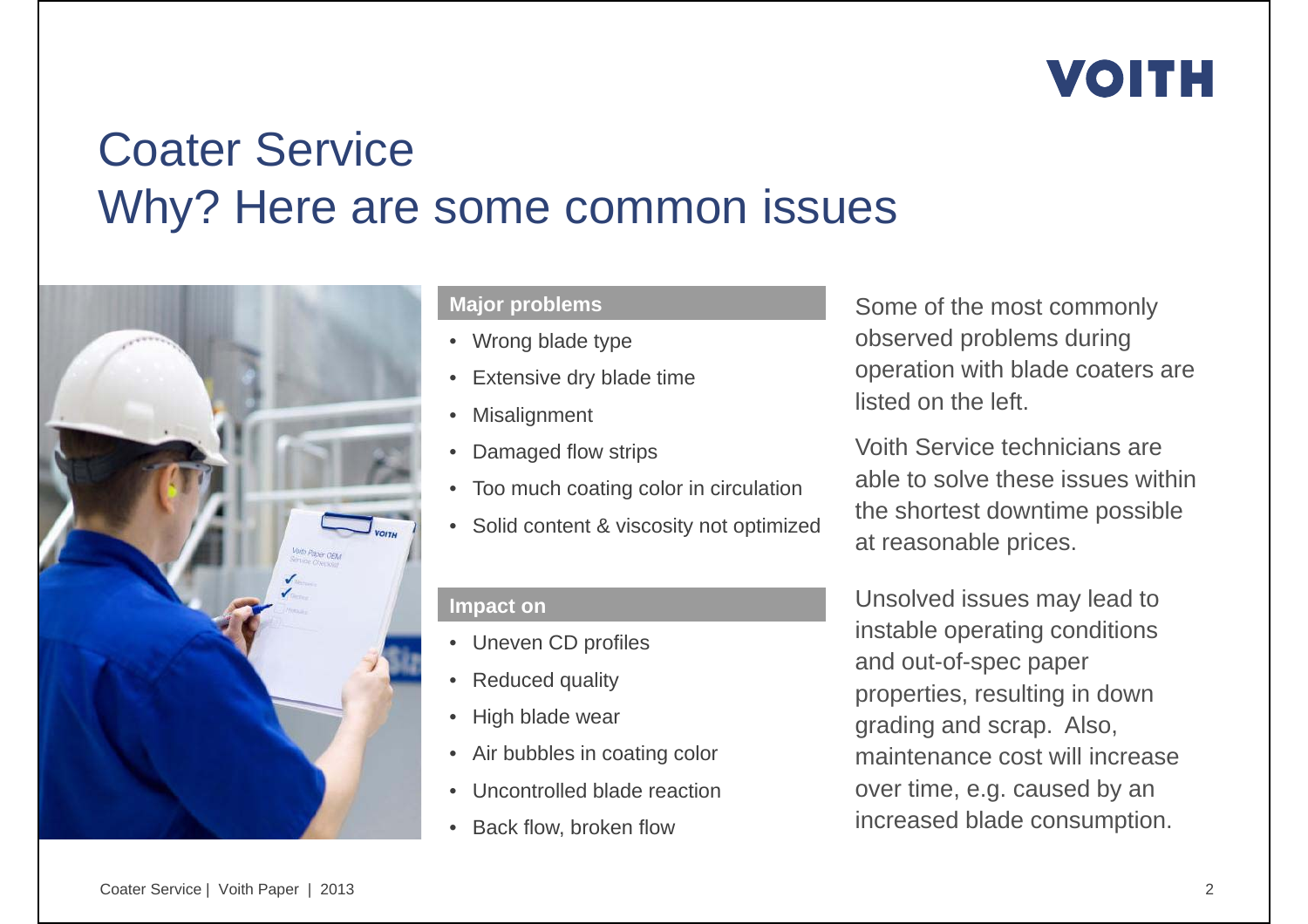

#### **Coater** Cross profile quality

Any cross profile defect detected by the reel scanner could have it's origin in the coating unit.

Do not wait until it is too late – have us conduct a Coating Service regularly.

#### **Let us take care:**

- $\bullet$ Ensuring stable coating unit conditions by professional services
- •Avoiding production and quality loss
- $\bullet$ Service contracts allow you to cross this off your to-do list – permanently!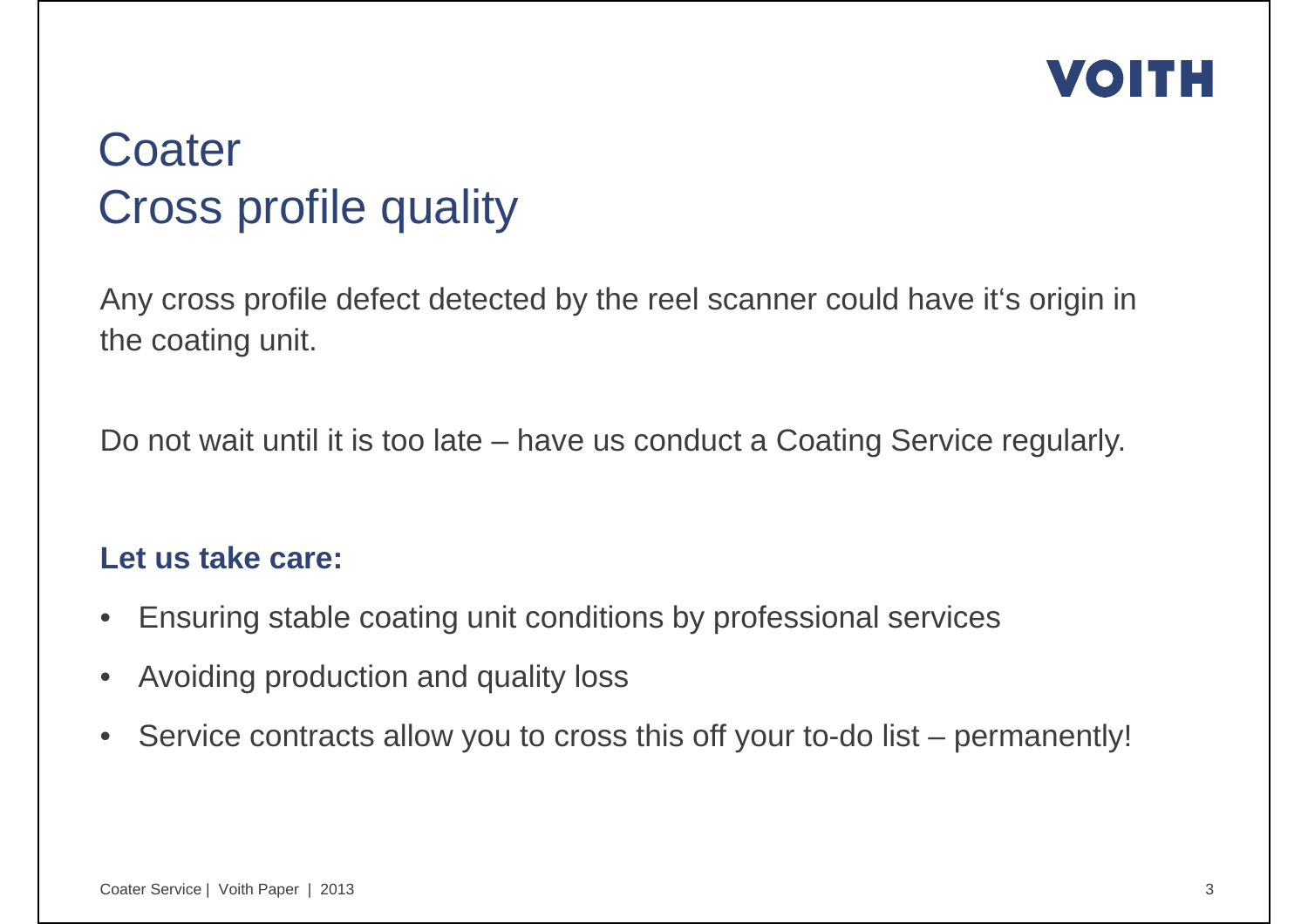

#### Coater ServiceA comprehensive service

**Interacting influences** impacting the coating unit performance



- • Coating unit Service is available from the internal maintenance department to local machinery specialists.
- • Most service providers however cover only a limited scope.
- • Comprehensive service should consider all influences impacting the coating unit performance, since they interact with each other.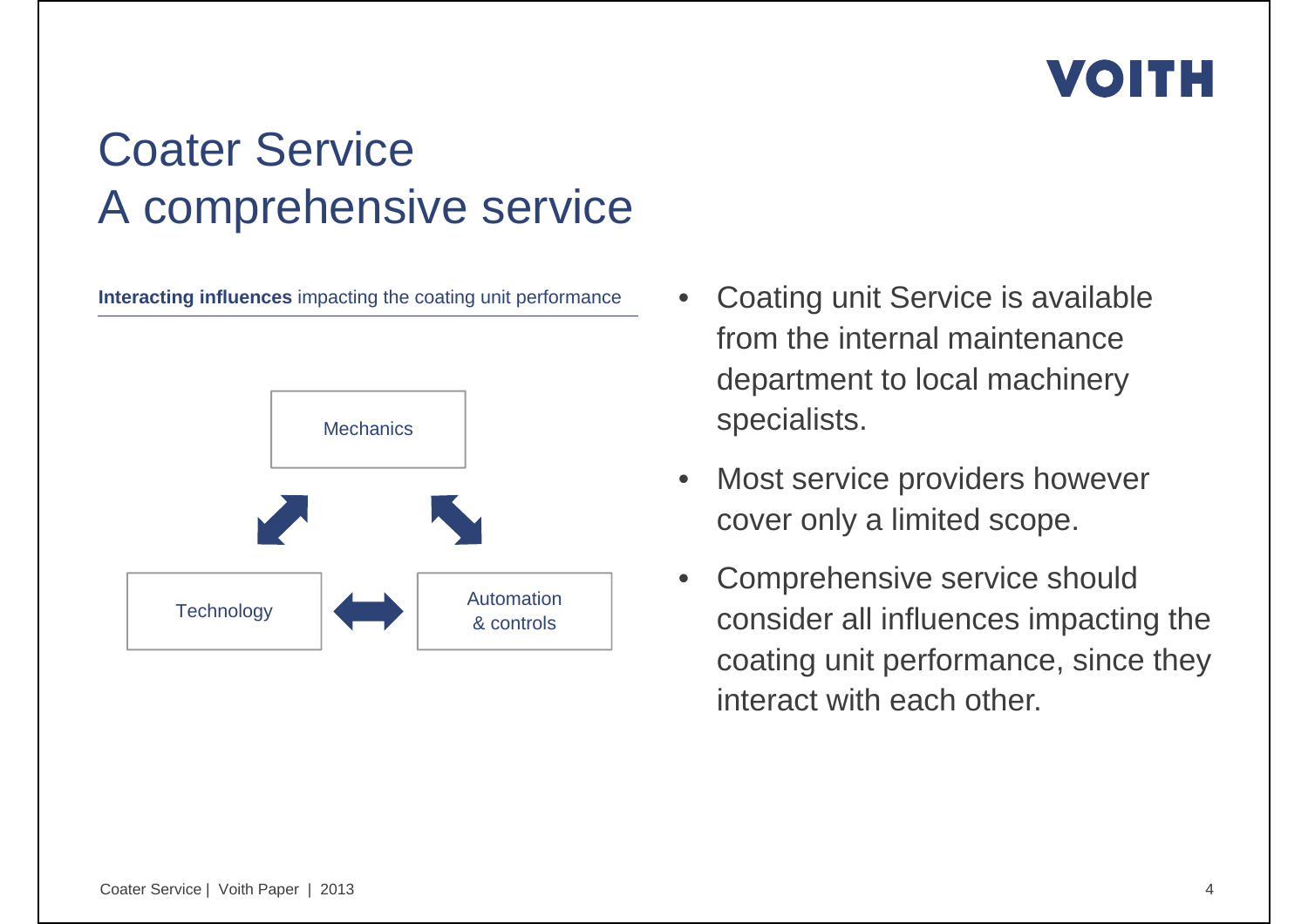### Voith Paper Coater Service Our skills & experience in coating technology



- $\bullet$ Since 1975, Voith produced more than 1000 coating units.
- $\bullet$  These years of experience in design, manufacturing, assembly, start-up and service have acquired a unique competence
- $\bullet$  Standardized service procedures developed from a knowledge base of many years experience allow us to service these components quickly, safely and thoroughly

We know where to look and how to look!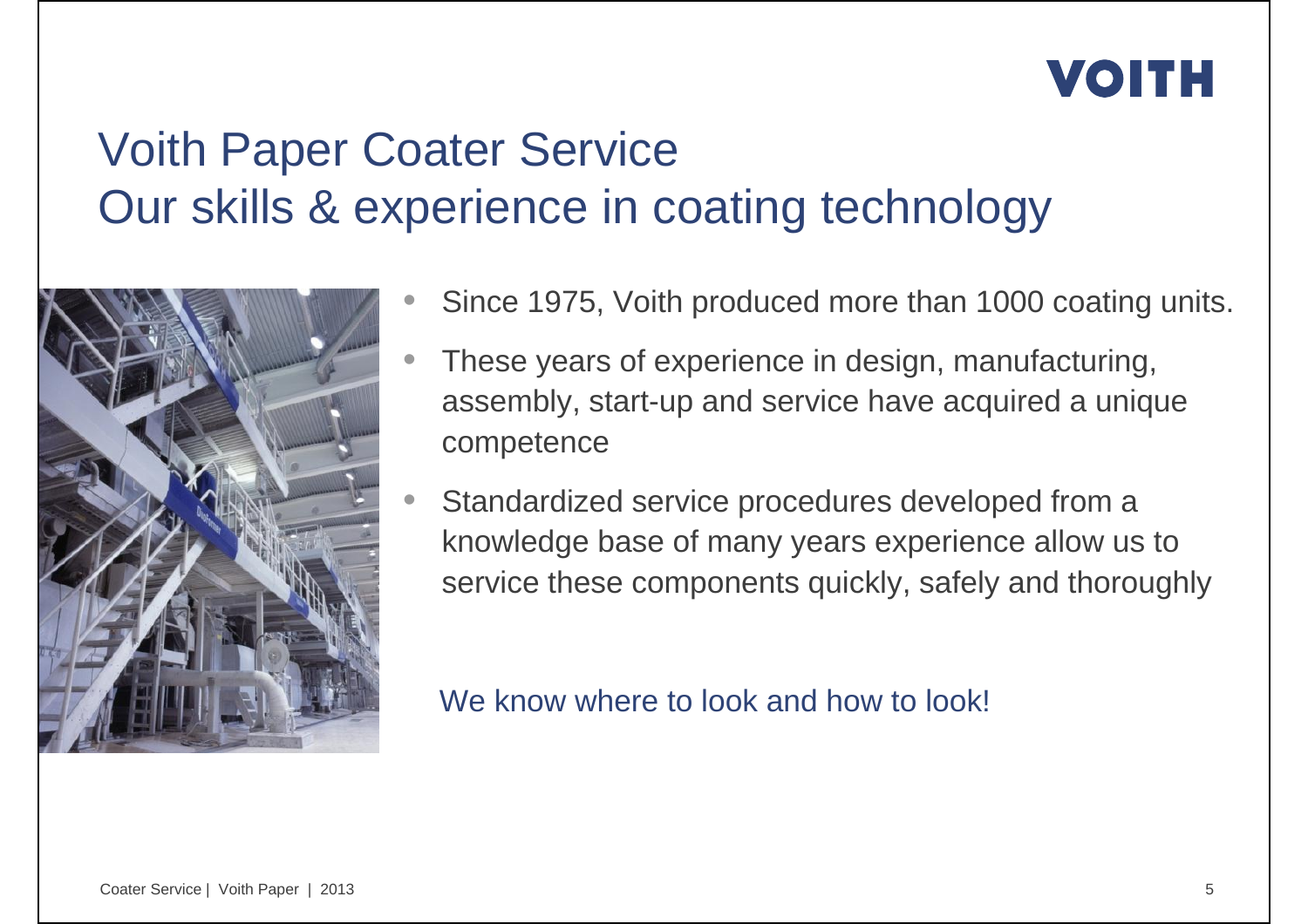#### Voith Paper Coater Service Your benefits



- • Reliable inspections of all relevant areas avoid potential problems before they appear
- • Periodic inspections and maintenance ensure a perfect technical condition continuously
- • Comprehensive service packages from one supplier reduce coordination efforts
- • Flexible bolt-on's allow you to customize the scope to your needs

All of this from one supplier for all relevant stock preparation and paper machine equipment increases your ability to plan and control downtimes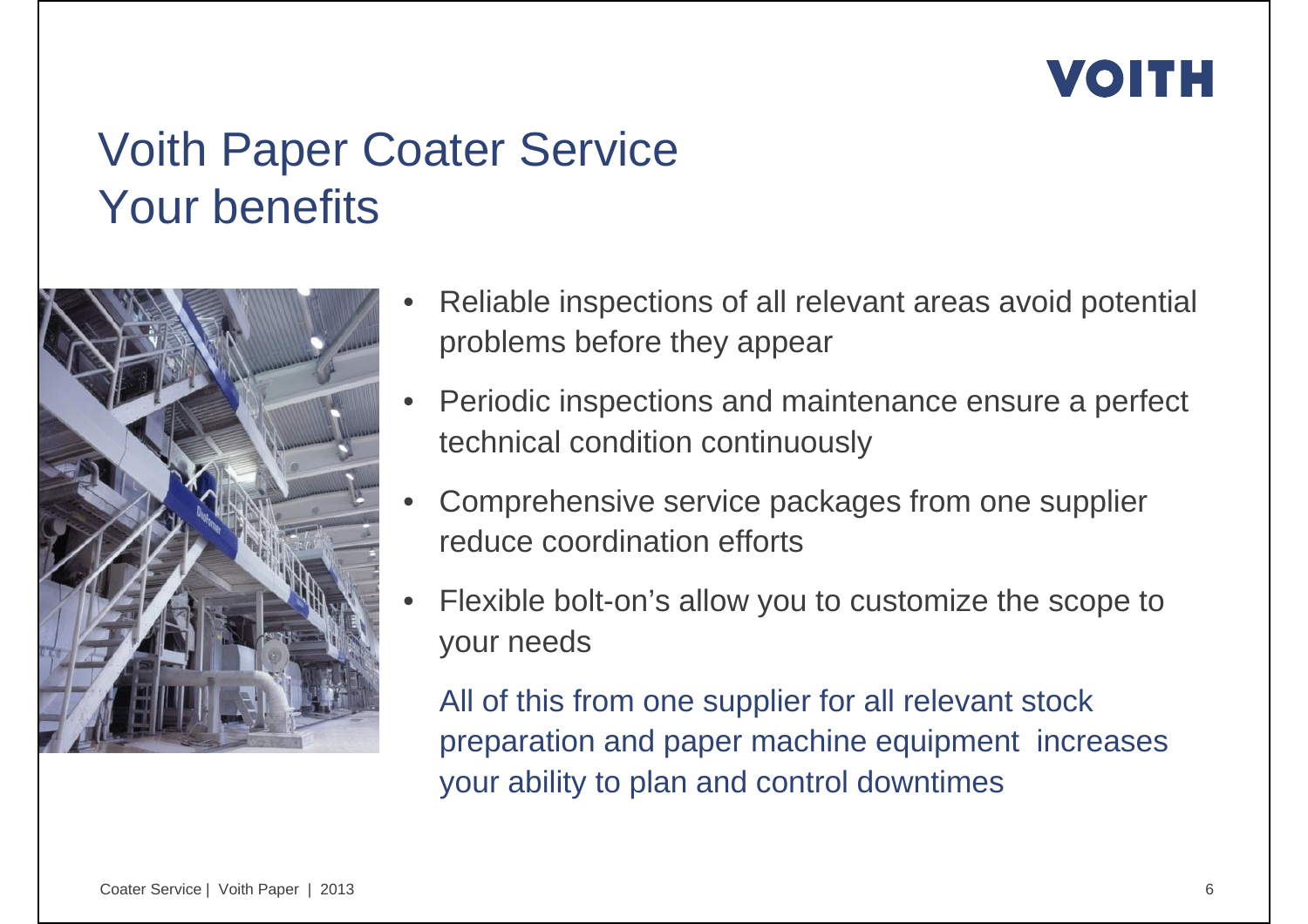### Voith Paper Coater Service Customer<sup>1</sup> case study



#### **Major problems**

- Uneven CD profiles
- Scratches
- Skip coating
- Jet streaks & back flow
- Flipping blade
- Contamination of dryer battery<sup>2</sup>

| <b>Typical impact</b>          |           |  |
|--------------------------------|-----------|--|
| • Scrap/broke                  | $4\%$     |  |
| • Complaints $3$               | € 270,000 |  |
| • Production loss <sup>2</sup> | 12 hours  |  |

Without regular service intervals, a trouble-free operation of a blade coater is not ensured.

The major problems which occurred in this case are described left hand site.

Those problems led to lower production volume due to unplanned downtime and additional broke. Finally, the frequency of customer complaints increased.

1) This printing & writing ("p&w") customer has three PMs with online coaters and two offline blade coaters, producing 1.100 kt per annum at speeds between 800 and 1.500 m/min.

- <sup>2</sup>) Contamination of the dryer battery by coating color led to production loss of 12 hours (each incident)
- <sup>3</sup>) The customer is calculating an average cost of €1.000,- per complaint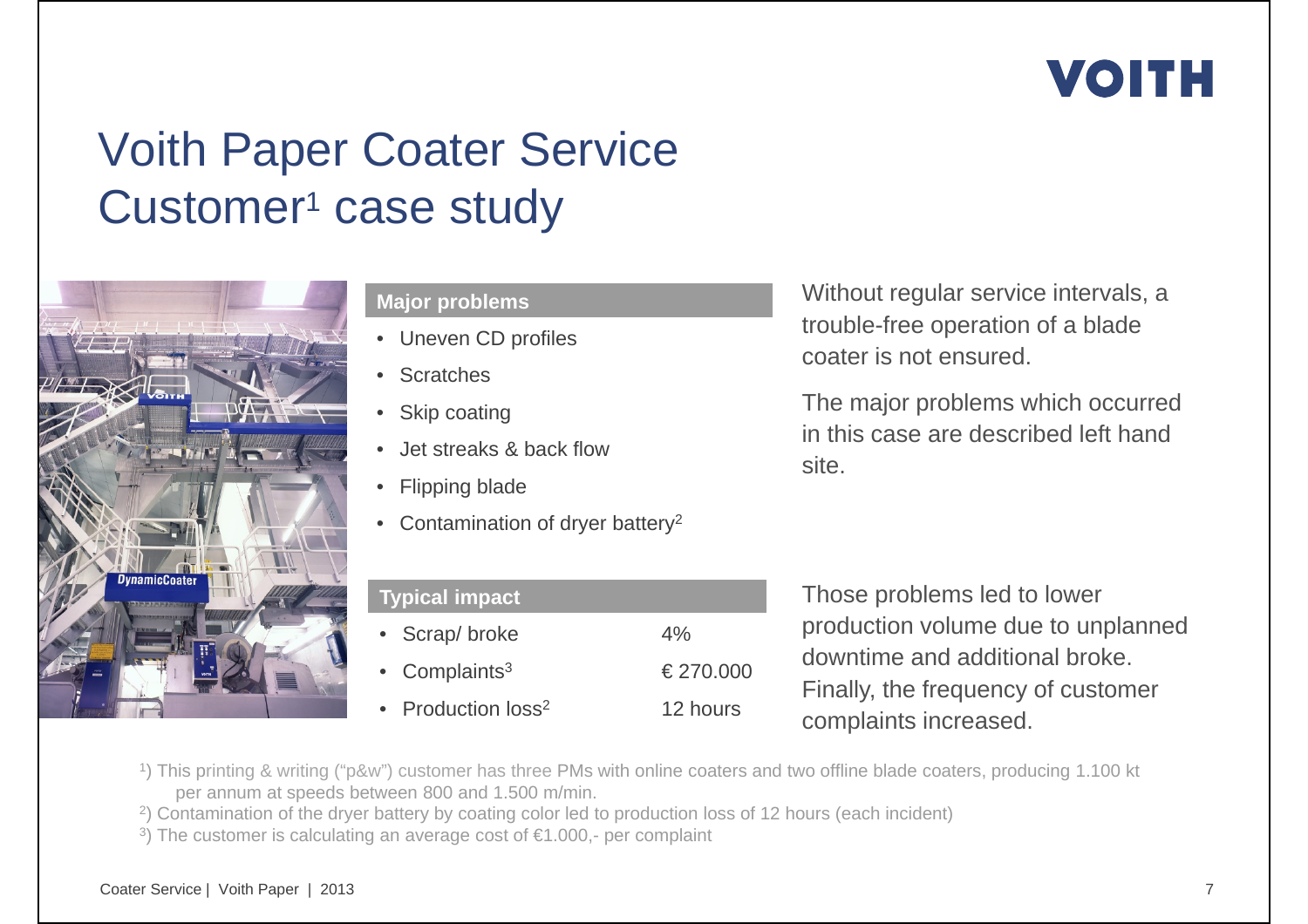

### Voith Paper OEM Services Service packages

| <b>BASIC</b><br>Inspection                                                                                            | <b>COMFORT</b><br>Inspection & maintenance                                                                        | <b>PREMIUM</b><br>Inspection & maintenance<br>incl. spare / wear part                                                  |
|-----------------------------------------------------------------------------------------------------------------------|-------------------------------------------------------------------------------------------------------------------|------------------------------------------------------------------------------------------------------------------------|
| Complete functional test                                                                                              | Incl. BASIC service package                                                                                       | Incl. COMFORT service package                                                                                          |
| <b>Technical condition check</b><br>$\bullet$                                                                         | Maintenance according to OEM<br>$\bullet$                                                                         | Incl. spare parts discount                                                                                             |
| Consultation by service engineer                                                                                      | specification                                                                                                     | Complete service incl. service                                                                                         |
| Service report incl. recommendations<br>$\bullet$<br>for further measures                                             | Required spare parts can be purchased<br>directly from Voith                                                      | personnel & planning                                                                                                   |
|                                                                                                                       | Standard spare parts included<br>$\bullet$                                                                        | $\Rightarrow$ Complete supply by Original Equipment                                                                    |
|                                                                                                                       | Support staff & lubricants are<br>provided by customer                                                            | Manufacturer (OEM)                                                                                                     |
|                                                                                                                       | customer benefit                                                                                                  |                                                                                                                        |
| Full transparency of mechanical<br>performance, illustrated & quantified in a<br>service report including a list with | <b>BASIC Service plus trouble free</b><br>preventive maintenance executed by<br>Voith, restoring your equipment's | Let us take on the challenge to maintain<br>your equipment's performance,<br>extending its useful life, and supporting |

functional performance to OEM

specification.

#### Coater Service | Voith Paper | 2013

corrective measures & recommendations.

8

you with our expertise wherever

possible.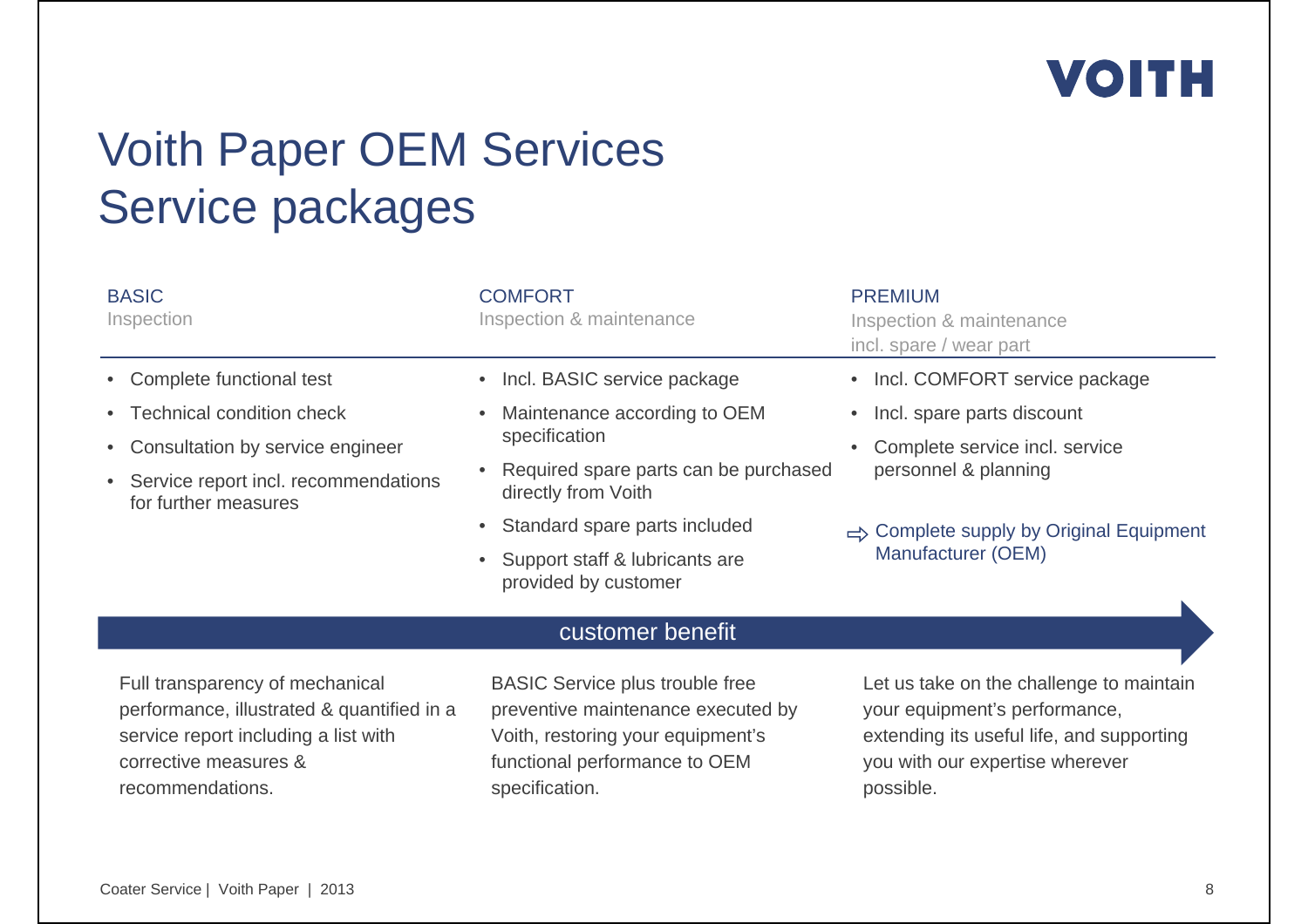

### Voith Paper OEM Coater Service Scope\*

|                                 | <b>BASIC</b><br>Inspection                                                                                                                                                                                                                                                                                                                                                                                                                                                                                         | <b>COMFORT</b><br>Inspection & maintenance                                                                                                                                                                                                                                                                                                                                                                                                                                   | <b>PREMIUM</b><br>Inspection & maintenance<br>incl. spare / wear part                                                                                                                                                                                                                                               |
|---------------------------------|--------------------------------------------------------------------------------------------------------------------------------------------------------------------------------------------------------------------------------------------------------------------------------------------------------------------------------------------------------------------------------------------------------------------------------------------------------------------------------------------------------------------|------------------------------------------------------------------------------------------------------------------------------------------------------------------------------------------------------------------------------------------------------------------------------------------------------------------------------------------------------------------------------------------------------------------------------------------------------------------------------|---------------------------------------------------------------------------------------------------------------------------------------------------------------------------------------------------------------------------------------------------------------------------------------------------------------------|
| description<br>level<br>Service | inspection of complete coater area for<br>deposits, damages and wear<br>mechanical condition & basic alignment<br>$\bullet$<br>check<br>condition check of ModuleCoat /<br>ModuleSpeed<br>inspection of<br>heating and anti-deflection unit<br>inlet & outlet tubes<br>bearings<br>gears and limit indicators<br>adjustment units<br>jet nozzle<br>$\bullet$<br>air suspension bellows<br>metering rod / backing roll<br>adjustment gap<br>definition of necessary spares, repairs and<br>٠<br>overhaul activities | • inspection according to BASIC Service<br>Exchange (as-needed) of:<br>pressure strip (incl. alignment)<br>clamping device<br>flow strip & gap strip (incl. re-alignment)<br>necessary spare parts<br>Please make sure to have the spare and<br>wear parts available for the visit of our<br>service technician. If you would like us to take<br>care of your inventory, please ask for a<br>service contract.<br>profiling check<br>nip impression test<br>start-up support | • incl. COMFORT service package<br>optimization of<br>cross profiles<br>optimization of coating blades /<br>metering elements<br>start-up times of new blades<br>blade lifetime<br>calibration (DF Coater)<br>complete service incl. service personnel &<br>detail planning, tools<br>supply of defined spare parts |

\*) Maximum scope shown. Individual scope depends on model & type of your coating unit – some measures might not be applicable.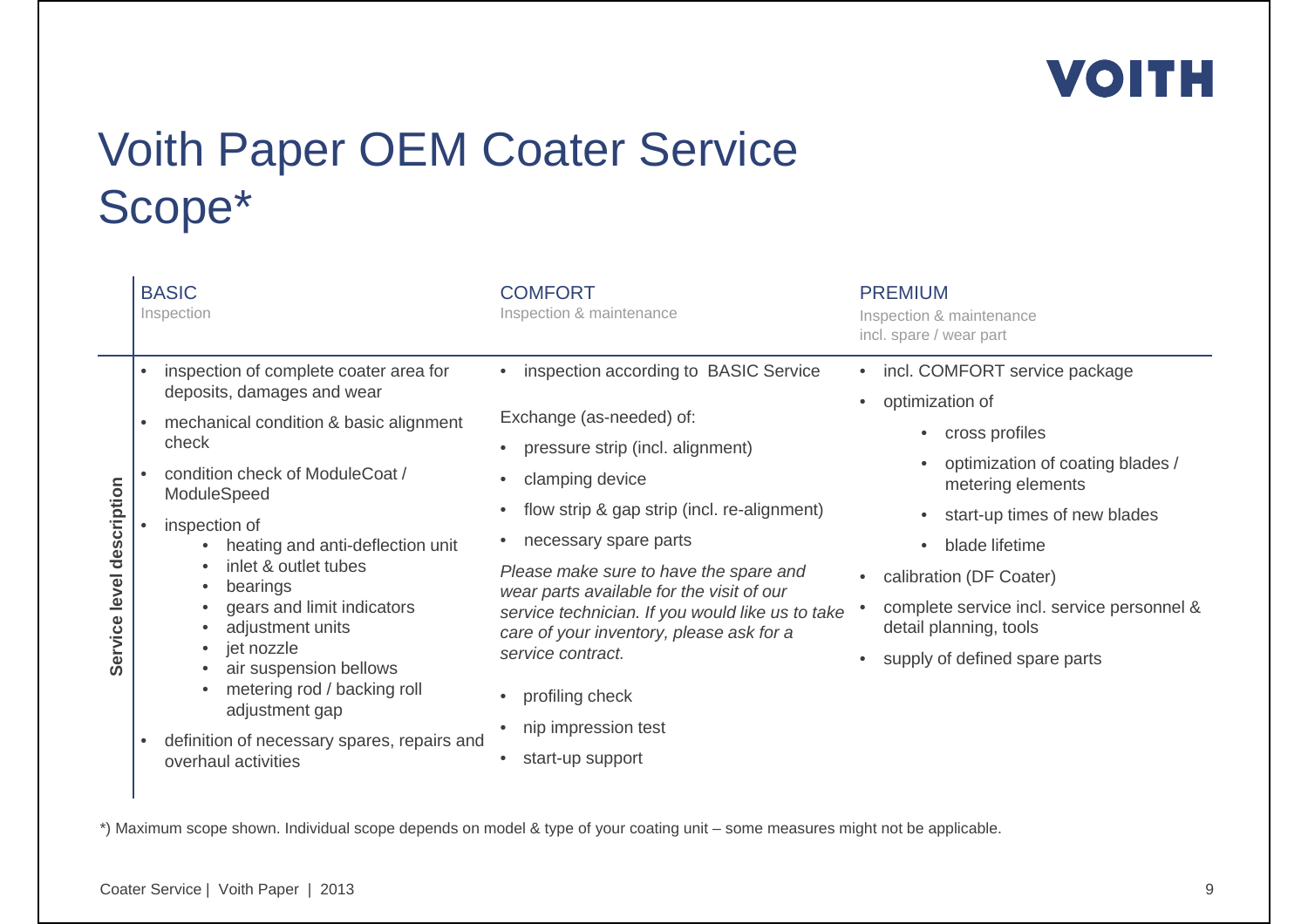

### Voith Paper OEM Coater Service Scope Coverage

|          | <b>BASIC</b><br>Inspection                                                                   | <b>COMFORT</b><br>Inspection & maintenance                                                                                                                   | <b>PREMIUM</b><br>Inspection & maintenance<br>incl. spare / wear part                                                                   |
|----------|----------------------------------------------------------------------------------------------|--------------------------------------------------------------------------------------------------------------------------------------------------------------|-----------------------------------------------------------------------------------------------------------------------------------------|
| Voith    | One service technician<br>$\bullet$<br>(labor & travel cost)<br>Definition of pre-conditions | • One service technician per shift<br>(day & night), labor & travel cost<br>Definition of pre-conditions<br>Rough planning of required customer<br>resources | • Two service technicians per shift<br>(day & night), labor & travel cost<br>Complete service personnel & detail<br>planning<br>• Tools |
| Customer | Preparation as defined by Voith<br>Support for service technician upon<br>request<br>Tools   | Preparation as defined by Voith<br>Support for service technician<br>according to rough plan<br>Spare & wear parts<br>Tools                                  | Preparation as defined by Voith                                                                                                         |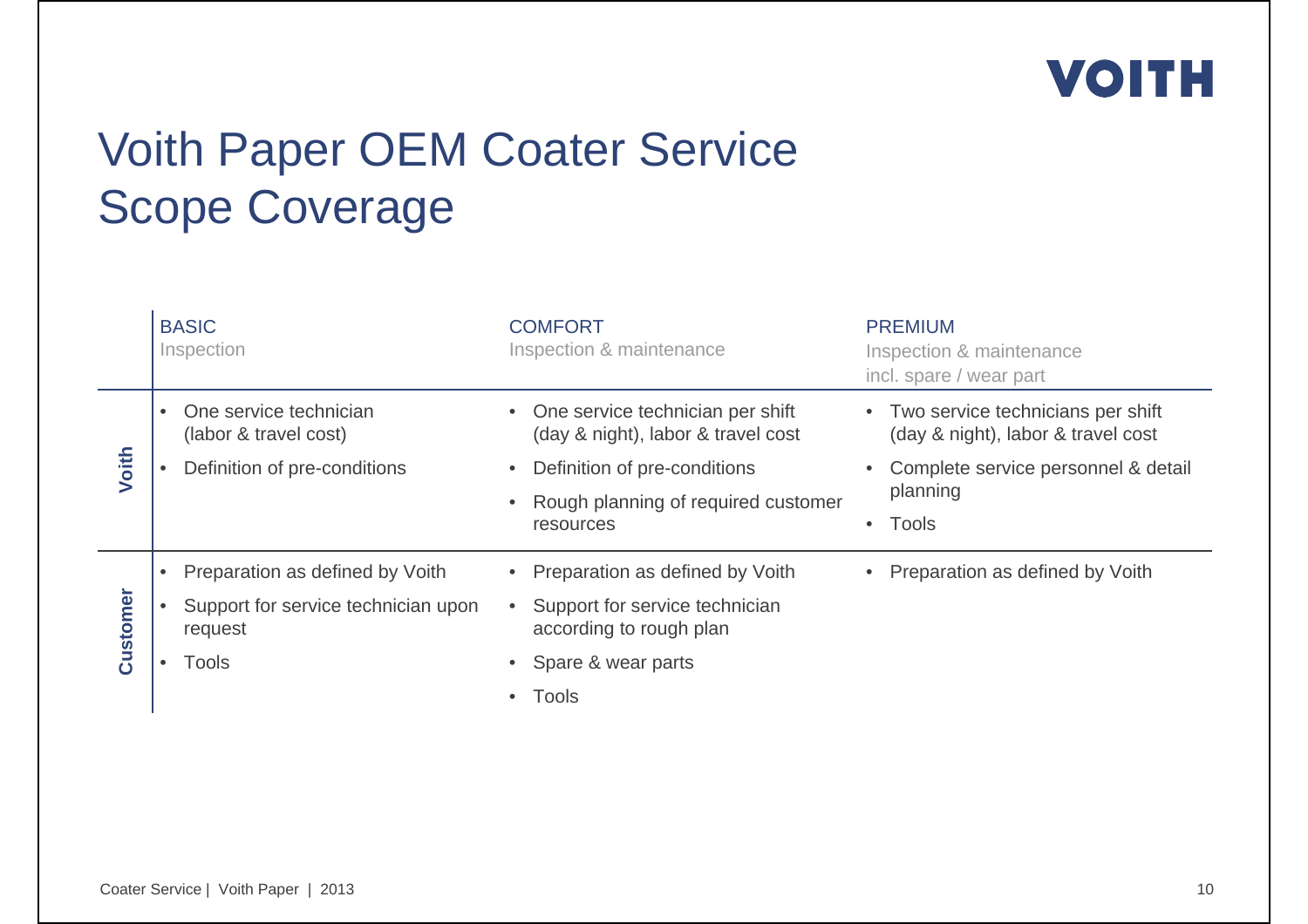### Voith Paper OEM Coater Service **Summary**

#### **Summary** – Your benefits with a Coater Service from Voith Paper

#### As-Is

Familiar issues:

- Extended dry blade time
- Deteriorating cross profiles
- Damages of flow strips
- Too much color in circulation
- Wrong blade type

The condition of your coater significantly impacts the level of success you can achieve.

Any issue appearing results directly in money you did not make!

Voith Paper Coater Service

| <b>Our Offer</b>  |                                                                           |
|-------------------|---------------------------------------------------------------------------|
| Let us take care: |                                                                           |
|                   | • inspection and maintenance according to<br><b>OEM</b> specifications    |
|                   | • skilled and experienced service technician<br>and global expert network |
|                   | avoiding production loss, reducing quality<br>issues                      |
|                   | allowing you to concentrate on what<br>you do best: paper making!         |